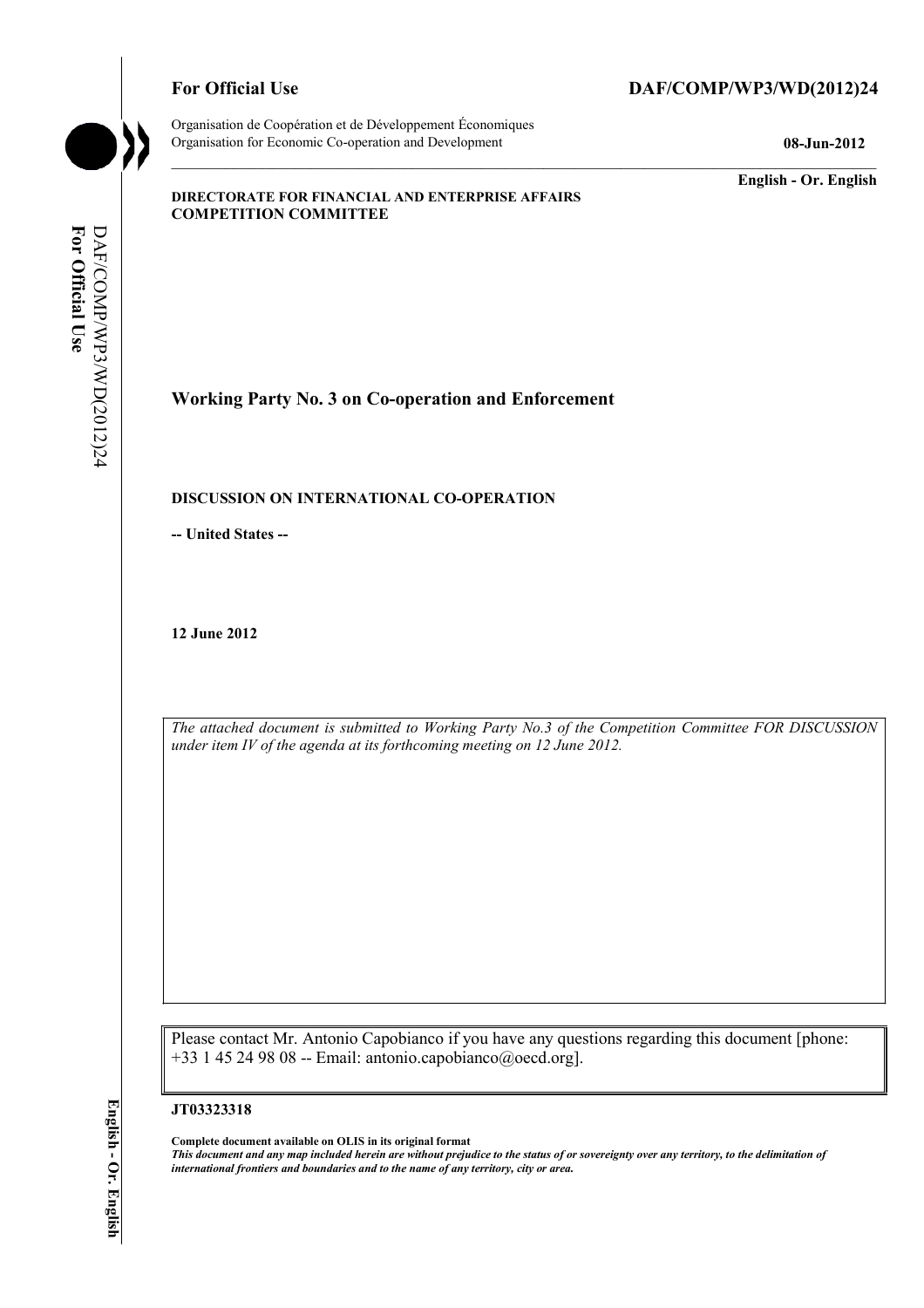#### **INTERNATIONAL ENFORCEMENT COOPERATION**

#### **1. Introduction**

 $\overline{a}$ 

 $\overline{2}$ 

enforcers.<sup>1</sup> 1. Since 1990, the number of competition agencies worldwide has grown from a handful to nearly 130, and, concomitantly, the number of individual merger, cartel, and unilateral conduct matters investigated by more than one competition agency have increased substantially. During this period, the U.S. antitrust agencies (the Antitrust Division of the Department of Justice ("DOJ") and the Federal Trade Commission ("FTC"), collectively the "Agencies") have increasingly worked with their counterpart agencies in individual investigations to promote effective enforcement cooperation among antitrust

2. Cooperation is a key means both of improving the effectiveness of individual agency investigations and producing consistent outcomes in similar circumstances.<sup>2</sup> Relationships, mechanisms, and tools developed to date, including in the multilateral and bilateral contexts, have done much to

 General, Antitrust Division, Remarks on the Occasion of the Signing of the Memorandum of John Parisi, *Cooperation Among Competition Authorities in Merger Regulation*, 45 CORNELL INT'L L. J. Varney, International Cooperation: Preparing for the Future, Address at the Fourth Annual Georgetown 1 Recent Agency speeches and articles on international enforcement cooperation include: Sharis Pozen, Acting Assistant Attorney General, Antitrust Division, Remarks at the Brookings Institution (April 23, 2012), *available at*: http://www.justice.gov/atr/public/press\_releases/2012/282517.htm; Rachel Brandenburger and Randy Tritell, Global Antitrust Policies: How Wide is the Gap?, Concurrences No 1- 2012, p. 6, *available at* http://www.justice.gov/atr/public/articles/282930.pdf; Rachel Brandenburger, Special Advisor, International, Antitrust Division, Intensification of International Cooperation: The Antitrust Division's Recent Efforts, Address Before the American Chamber of Commerce (Feb. 17, 2012), *available at* http://www.justice.gov/atr/public/speeches/281609.pdf; Randolph Tritell and Elizabeth Kraus, The Federal Trade Commission's International Antitrust Program, January 2012, *available at*  http://www.ftc.gov/bc/international/docs/ftcintantiprogram.pdf; Christine Varney, Assistant Attorney Understanding on Antitrust Cooperation (July 27, 2011), *available at*  http://www.justice.gov/atr/public/speeches/273347.pdf; Antitrust Cooperation in the Americas: The Experience of the United States Federal Trade Commission, Randolph W. Tritell and Russel W. Damtoft, June 16, 2011, *available at http://www.ftc.gov/oia/speeches/110611AntitrustintheAmericas.pdf*; Commissioner William Kovacic, *Dominance, Duopoly, and Oligopoly: the United States and the Development of Global Competition Policy*, Global Competition Review, December 2010, *available at*  http://www.ftc.gov/speeches/kovacic/1012dominanceduopolyoligopoly.pdf; Rachel Brandenburger, International Competition Policy and Practice: New Perspectives?, Address at the Centre of European Law, King's College (Oct. 29, 2010), *available at* http://www.justice.gov/atr/public/speeches/270980.pdf; ; 55, 63 (2010), *available at* http://www.lawschool.cornell.edu/research/ILJ/upload/Parisi.pdf; Christine Law Global Antitrust Enforcement Symposium (Sept. 21 2010), *available at*  http://www.justice.gov/atr/public/speeches/262606.htm; and John Parisi, Enforcement Cooperation Among Authorities, August 2010, available at *http://www.ftc.gov/oia/speeches/1008enforementantitrust.pdf*.

avoid conflicting outcomes and remedies and fosters efficient investigation.<br>
2 2 While cooperation in competition enforcement may lead to convergence of standards and procedures, which in turn supports greater case cooperation, cooperation is a worthwhile objective in itself, as it helps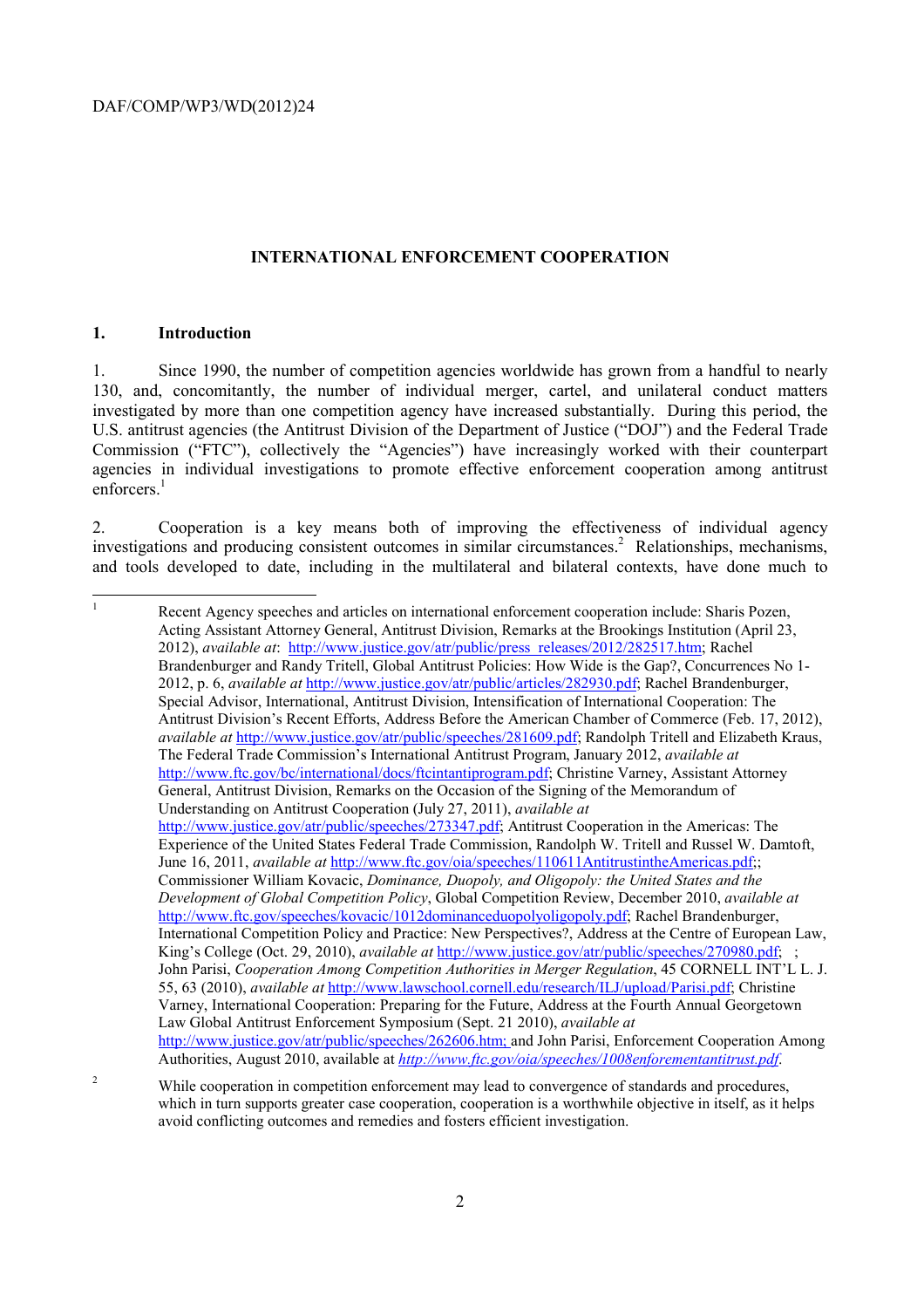facilitate such cooperation. But more can be done, particularly as more agencies are investigating the same matters. The challenge for competition agencies in international enforcement cooperation is twofold: (1) to use the existing mechanisms effectively, recognizing the legal, cultural, political, and economic factors specific to individual jurisdictions, and (2) to give serious thought to how we want to cooperate in the coming years. The new OECD project on international enforcement cooperation, in conjunction with work in the International Competition Network (ICN) in this area,<sup>3</sup> provides an important opportunity for competition agency officials to discuss and potentially address these issues.

various existing instruments used in enforcement cooperation, and we will not repeat that discussion here. cooperation, highlighting the Agencies' recent experience and tools developed. 3. The Secretariat's recent Note on International Co-operation (DAF/COMP/WP3(2012)5) covers Accordingly, recognizing that building relationships among the agencies and promoting sound policy and practice remain critical to successful cooperation, this Submission focuses on the practice of enforcement

# **2. U.S. Experience with International Enforcement Cooperation**

# *2.1. Case cooperation generally*

merger matters (of which 12 were completed within the fiscal year 2011) and four conduct investigations. 4. In Fiscal Years (FY) 2010 and 2011, the Agencies worked on dozens of investigations with an international dimension, most of which involved cooperation with competition agencies in other jurisdictions. During FY 2011 alone, the FTC had almost 50 substantive contacts and cooperated on 20 Cooperation with international counterparts included extensive coordination with competition agencies from Australia, Austria, Canada, the European Union, France, Germany, Japan, Korea, Mexico, New Zealand, Russia, Spain, Turkey, and the United Kingdom.

 the United Kingdom, and elsewhere. The DOJ also works with many competition agencies around the 5. The DOJ cooperated significantly on 17 merger reviews in FY 2011 with competition agencies from Australia, Brazil, Canada, Colombia, the European Union, Germany, Japan, Mexico, South Africa, world on criminal matters, and on conduct matters.

6. The Agencies cooperate with non-U.S. counterparts pursuant to formal bilateral<sup>4</sup> and multilateral<sup>5</sup> arrangements, although enforcement cooperation also takes place in their absence. Investigational staff

 $\overline{a}$  members, including the possible development of guidance on international enforcement cooperation. The 3 Informed by an issues paper developed by the DOJ and the Turkish Competition Agency, the ICN will begin work, which DOJ will co-lead, on facilitating and enhancing enforcement cooperation among paper is available at: http://www.internationalcompetitionnetwork.org/uploads/2011- 2012/international%20enforcement%20cooperation.pdf.

 legislation. *See* International Antitrust Enforcement Assistance Act of 1994, 15 U.S.C. § 6201 *et seq*. <sup>4</sup> The United States has bilateral cooperation agreements with nine jurisdictions: Germany (1976); Australia (1982); the European Communities (1991); Canada (1995); Brazil, Israel, and Japan (1999); Mexico (2000); and Chile (2011), and the Agencies entered into Memoranda of Understanding with the Russian Federal Anti-Monopoly Service (2009) and the three Chinese Anti-Monopoly agencies (2011). *See*  http://www.ftc.gov/oia/agreements.shtm. In addition, the United States is party to approximately 70 MLATs, which are treaties of general application pursuant to which the United States and another country agree to assist one another in criminal law enforcement matters. The United States is also a party to an antitrust-specific mutual legal assistance agreement with Australia, an agreement authorized by domestic

 member countries to follow when an investigation or proceeding may affect another member's important <sup>5</sup> The 1995 OECD Council Recommendation on antitrust enforcement cooperation ("OECD Cooperation") Recommendation"), a core document of international cooperation, provides important general guidance for interests.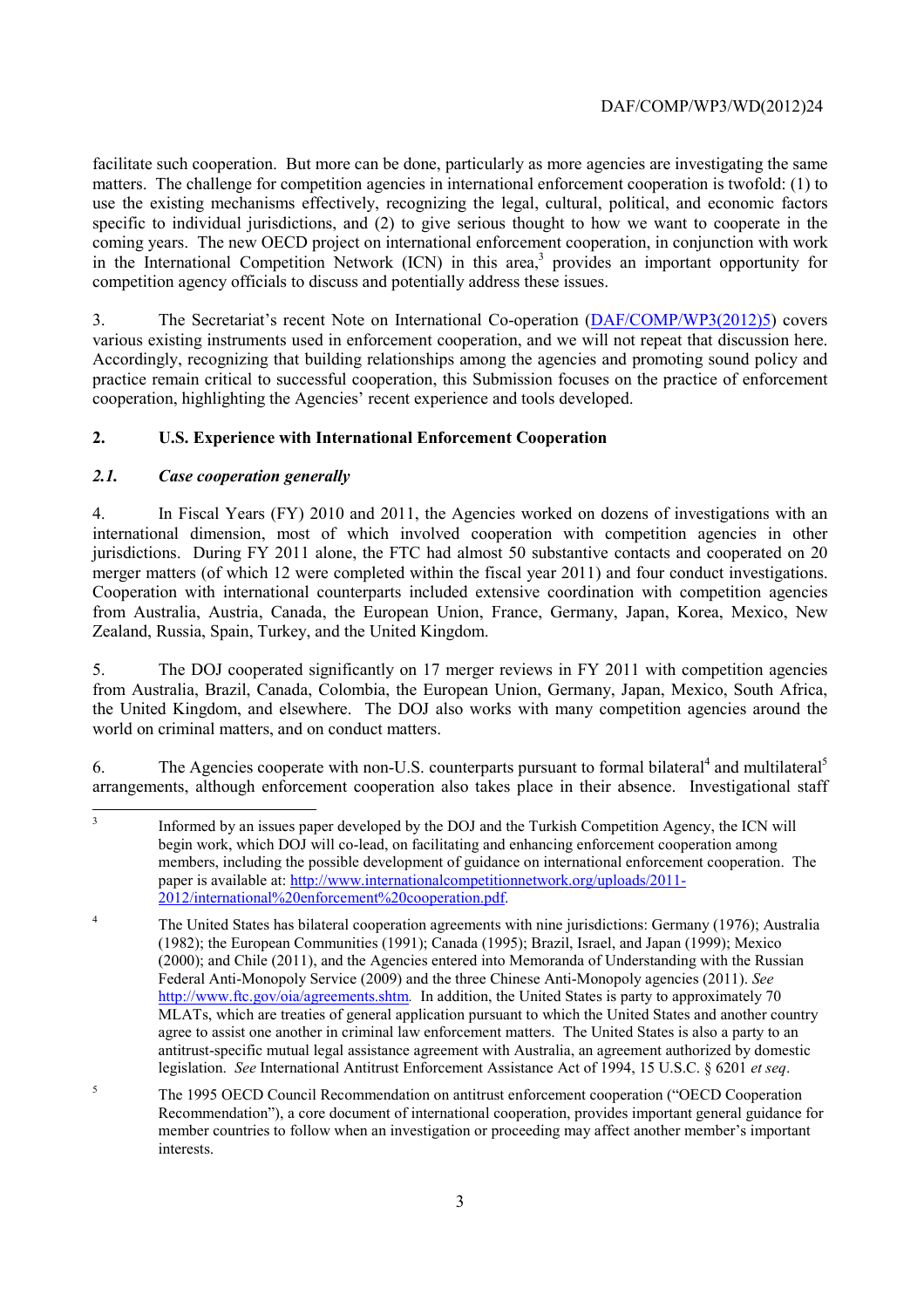the submitter. Indeed, parties to merger investigations routinely waive statutory confidentiality protections to facilitate inter-agency cooperation, and increasingly are doing so in unilateral conduct investigations. consider international aspects "right from the start of an investigation through to the remedial stage."6 We are "working hard to establish 'pick-up-the-phone' relationships with the increasing number of agencies around the world that have an interest in working with us to investigate a merger, possible anticompetitive unilateral conduct, or cartel activity."<sup>7</sup> Generally, the Agencies and their counterparts can share any information that their laws do not prohibit them from sharing, and each authority lawfully must maintain the confidentiality of information received from parties and third parties, pursuant to its own rules.<sup>8</sup> The Agencies can also share information provided to them where there has been a waiver of confidentiality by The Agencies have found that waivers can play a very important role in facilitating their investigations and facilitating consistent outcomes.

# *2.2. Cooperation in Individual Matters*

7. Below, we identify selected recent merger, conduct, and cartel cases in which the Agencies cooperated with our international counterparts. In each segment, as appropriate, we highlight a few points of interest relating to topics raised in the Secretariat's stock-taking note.<sup>9</sup>

## *2.2.1. Cooperation in merger cases*

8. From a review of the merger cooperation cases summarized below, a few issues relevant to the stock-taking paper and our discussion can be discerned, notably:

- Newer agencies increasingly are cooperating in multi-jurisdictional merger review (*e.g., Western Digital/Hitachi, Unilever/Alberto Culver*).
- *Börse/NYSE*, *Intel/McAfee*). • Given differing jurisdictional effects of or procedural requirements relevant to a proposed transaction, reviewing agencies may require differentiated resolutions of the matter on which they cooperated, but cooperation on such matters remains important and extensive (*e.g., Deutsche*
- The Agencies have almost never employed formal positive comity; rather, they focus on informal and practical approaches to limiting duplication or inconsistency, particularly as regards possible remedies, including taking into account the remedies obtained by other agencies (*e.g., Agilent/Varian*, *Cisco/Tandberg*).

## **Cases**

a) Western Digital/Hitachi

<sup>7</sup>*Id.*.

 $\overline{a}$ 6 Rachel Brandenburger and Randy Tritell, Global Antitrust Policies: How Wide is the Gap?, Concurrences No 1-2012, p. 6, *available at* http://www.justice.gov/atr/public/articles/282930.pdf.

<sup>8</sup>*See e.g.,* Contribution from the United States to the Global Forum on Competition Roundtable on Cross-Border Merger Control: Challenges for Developing and Emerging Economies, at §4 (Feb. 3, 2011) for a description of the phases of our cooperation in merger matters, including a discussion of information sharing at §4.2.

<sup>&</sup>lt;sup>9</sup> DAF/COMP/WP3(2012)5 of May 23, 2012.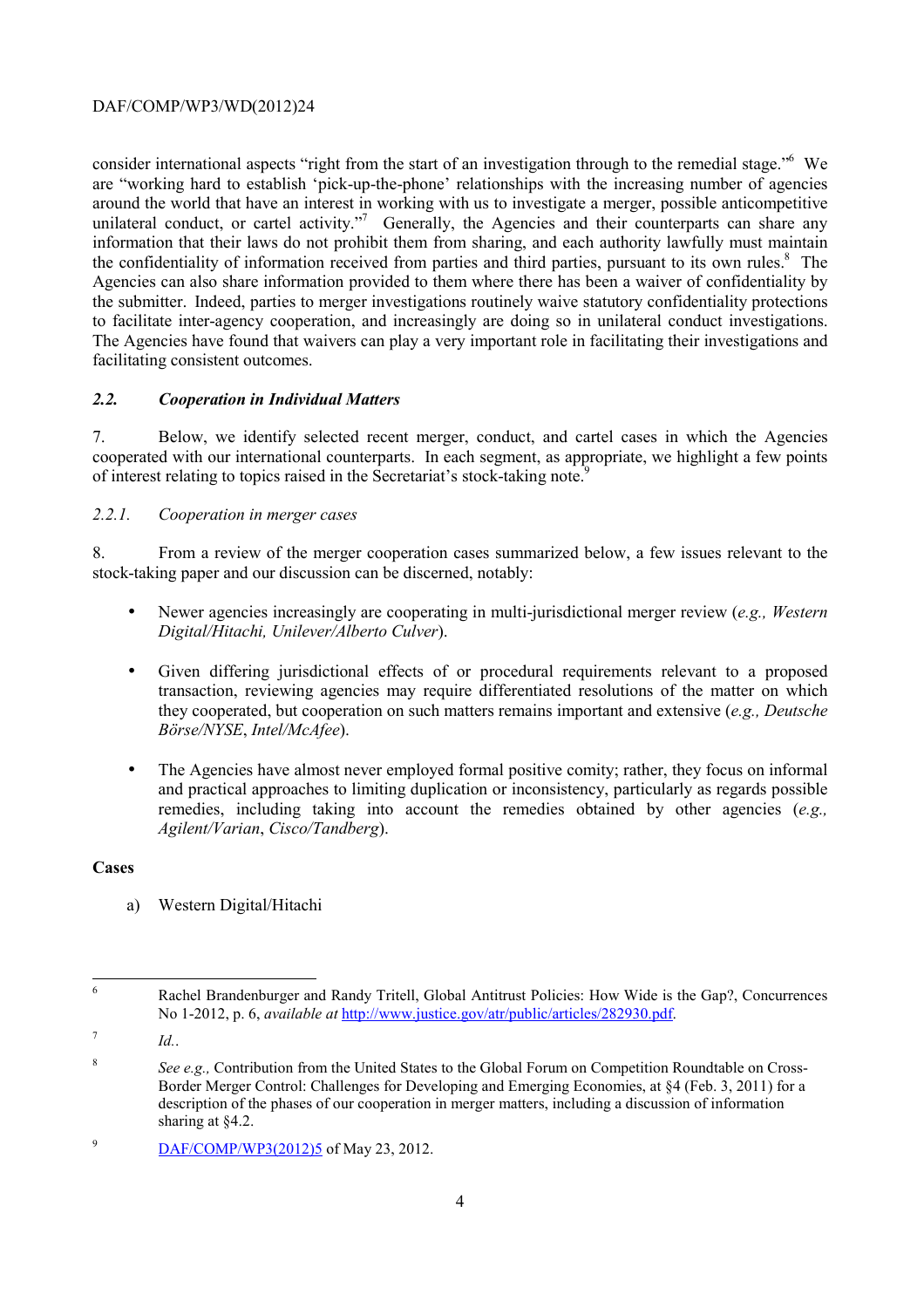proposed acquisition of Viviti Technologies Ltd., formerly known as Hitachi Global Storage Technologies. The cooperating agencies included those in Australia, Canada, China, the European Union, Japan, Korea, discussions of timing and relevant market definition and theories of harm to coordination of remedies. The took formal remedial action. 9. In 2011 and 2012, the FTC engaged in substantive cooperation with ten non-U.S. antitrust agencies, including newer authorities, reviewing Western Digital Corporation's ("Western Digital") Mexico, New Zealand, Singapore, and Turkey. The extent of cooperation with each agency varied, generally depending on the nature of the likely competitive effects in the jurisdictions, and ranged from parties granted waivers on a jurisdiction-by-jurisdiction basis. Throughout the review, FTC staff and staff of each of the non-U.S. authorities worked together closely, on a bilateral basis, which involved significant time and resources. Cooperation included coordinating compatible remedies that addressed competitive concerns in multiple jurisdictions. Of note, only a limited number of cooperating agencies on the matter

## b) Deutsche Börse/NYSE

10. In 2011, the DOJ cooperated closely with DG Competition of the European Commission (EC) on their respective investigations of the proposed merger between Deutsche Börse and the New York Stock Exchange, with frequent contact between investigative staffs and the leadership of the agencies, aided by waivers provided by the merging parties. In December 2011, the DOJ announced that it had reached a settlement with the parties resolving concerns about the effect of the merger on equities trading in the U.S., which was the focus of its investigation. The DOJ noted that the "open dialogue between the Antitrust" Division and the [EC] was very effective and allowed each agency to conduct its respective investigation while mindful of ongoing work and developments in the other jurisdiction."<sup>10</sup> On the same day, the EC said that "we have had regular and constructive dialogue with the DOJ throughout our respective procedures" and that "the markets that the DOJ is examining in its own jurisdiction, namely in the area of U.S. equities, are different to those where the commission has raised concerns, namely European financial derivatives."<sup>11</sup> In February 2012, the EC prohibited the merger.<sup>12</sup> The differing conclusions of the two agencies resulted from differences in the markets in their jurisdictions. Close cooperation was nevertheless still necessary and useful so that each agency could understand, and anticipate, the outcome of the other's investigation.

c) Unilever/Alberto Culver

11. In *Unilever/Alberto Culver*, the DOJ filed a complaint and consent decree requiring Unilever and Alberto-Culver Co. to divest two hair care brands in order to proceed with Unilever's acquisition of Alberto-Culver. The product markets and competitive issues involved in that investigation varied significantly among the different jurisdictions affected by the merger. Nevertheless, the DOJ discussed the merger with its counterparts in Mexico, South Africa, and the United Kingdom, and, aided by waivers

10 Press Release*,* U.S. Dep't of Justice, *Justice Department Requires Deutsche Börse to Divest its Interest in Direct Edge in Order to Merger with NYSE Euronext* (Dec. 22, 2011), *available at*  http://www.justice.gov/atr/public/press\_releases/2011/278537.htm; Press Release*,* U.S. Dep't of Justice, *Justice Department Dismisses Antitrust Lawsuit against Deutsche Börse and NYSE Euronext* (Feb. 9, 2012), *available at* http://www.justice.gov/atr/public/press\_releases/2012/280066.htm.

<sup>&</sup>lt;sup>11</sup> "U.S. Clearing Deutsche Börse-NYSE Takeover Moves Final Approval to Europe," Bloomberg (Dec. 22, 2011).

 $12$ 12 Press Release, European Commission, *Commission prohibits proposed merger between Deutsche Börse AG and NYSE Euronext – frequently asked questions* (Feb. 1, 2012), *available at*  http://europa.eu/rapid/pressReleasesAction.do?reference=MEMO/12/60&format=HTML&aged=0&langua ge=EN&guiLanguage=en.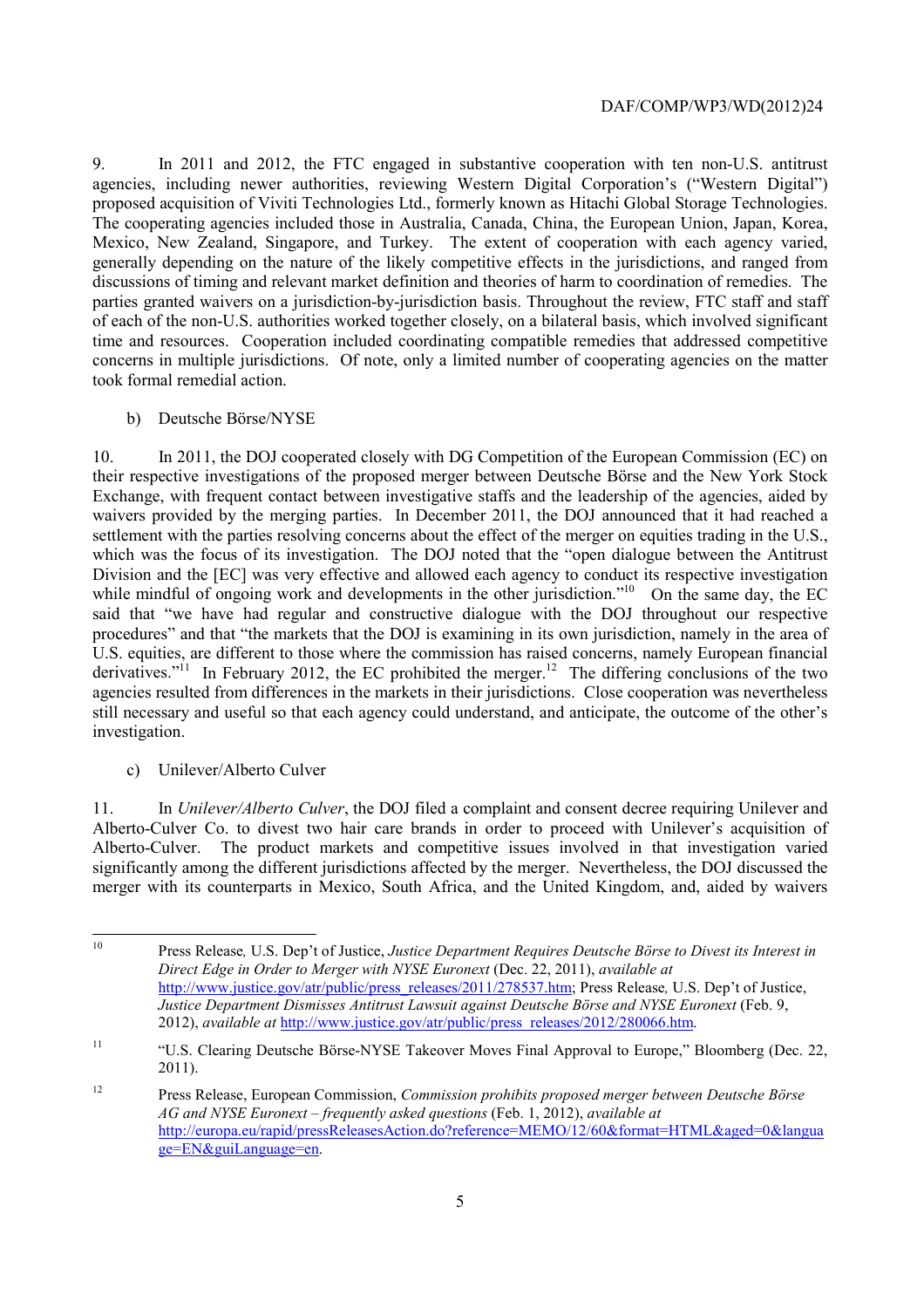appropriate to the respective jurisdictions.<sup>13</sup> from the parties, was able to enter into useful dialogue throughout the investigations and to craft remedies

## d) CPTN/Novell

respective decisions on the same day.<sup>14</sup> 12. In *CPTN/Novell*, the DOJ worked closely with the German Federal Cartel Office on the acquisition of certain patents and patent applications from Novell Inc. by CPTN Holdings (a holding company owned by Microsoft Inc., Oracle Corp., Apple Inc., and EMC Corp.). This was the first merger enforcement cooperation the DOJ had with Germany in 20 years. The two agencies announced their

## e) Intel/McAfee

transaction to close while DG Competition only allowed it to proceed subject to conditions,<sup>15</sup> staff 13. In the *Intel/McAfee* matter, the FTC and DG Competition staff cooperated closely throughout their investigations. Although the reviewing agencies came to different conclusions, the FTC permitted the cooperated through regular and timely communications that continued through the end of the EC's procedure. The merging parties facilitated cooperation between the FTC and the DG Competition through the grant of waivers of confidentiality and other measures that facilitated communications and kept the investigation on parallel tracks.

# f) Agilent/Varian

14. In the 2010 *Agilent/Varian* merger, involving the leading global suppliers of high-performance scientific measurement instruments, FTC staff cooperated closely with staff of the competition agencies of Australia, the EU, and Japan to coordinate their respective reviews of the merger. This cooperation, aided by waivers provided by the merging parties, resulted in coordinated remedies, with the Japan Fair Trade Commission closing its investigation after concluding that remedies the FTC and the EU obtained were sufficient to resolve any competitive concerns in Japan.<sup>16</sup>

# g) Cisco/Tandberg

15. In its investigation of the *Cisco/Tandberg* merger, DOJ in 2010 took into account the commitments that the parties gave to the EC regarding interoperability in concluding that the proposed merger was not likely to be anticompetitive. DOJ and EC worked together closely on their investigations

 13 Press Release, U.S. Dep't of Justice, *Justice Department Requires Divestitures in Unilever's Acquisition of Alberto-Culver Company* (May 6, 2011), *available at*  http://www.justice.gov/atr/public/press\_releases/2011/270854.htm; Press Release, UK Office of Fair Trading, *Unilever/Alberto Culver merger: OFT accepts divestment undertakings* (June 16, 2011), *available at* http://www.oft.gov.uk/news-and-updates/press/2011/66-11.

<sup>14</sup> Press Release, U.S. Dep't of Justice, *CPTN Holdings LLC and Novell Inc. Change Deal in Order to Address Department of Justice's Open Source Concerns* (Apr. 20, 2011), *available at*  http://www.justice.gov/atr/public/press\_releases/2011/270086.htm and Press Release, German Bundeskartellamt, *Bundeskartellamt Clears CPTN Joint Venture for Acquisition of Novell Patents* (Apr. 20, 2011), *available at* http://www.bundeskartellamt.de/wEnglisch/News/press/2011\_04\_20.php.

<sup>15</sup> 15 Commission Decision of January 21, 2010, Case COMP/M.5984 – Intel/McAfee, *available at*  http://ec.europa.eu/competition/mergers/cases/decisions/m5984\_20110126\_20212\_1685278\_EN.pdf*.* 

<sup>&</sup>lt;sup>16</sup> FTC Press Release, FTC Order Preserves Competition Threatened by Agilent's Acquisition of Varian (May 14, 2010), *available at* http://www.ftc.gov/opa/2010/05/agilent.shtm.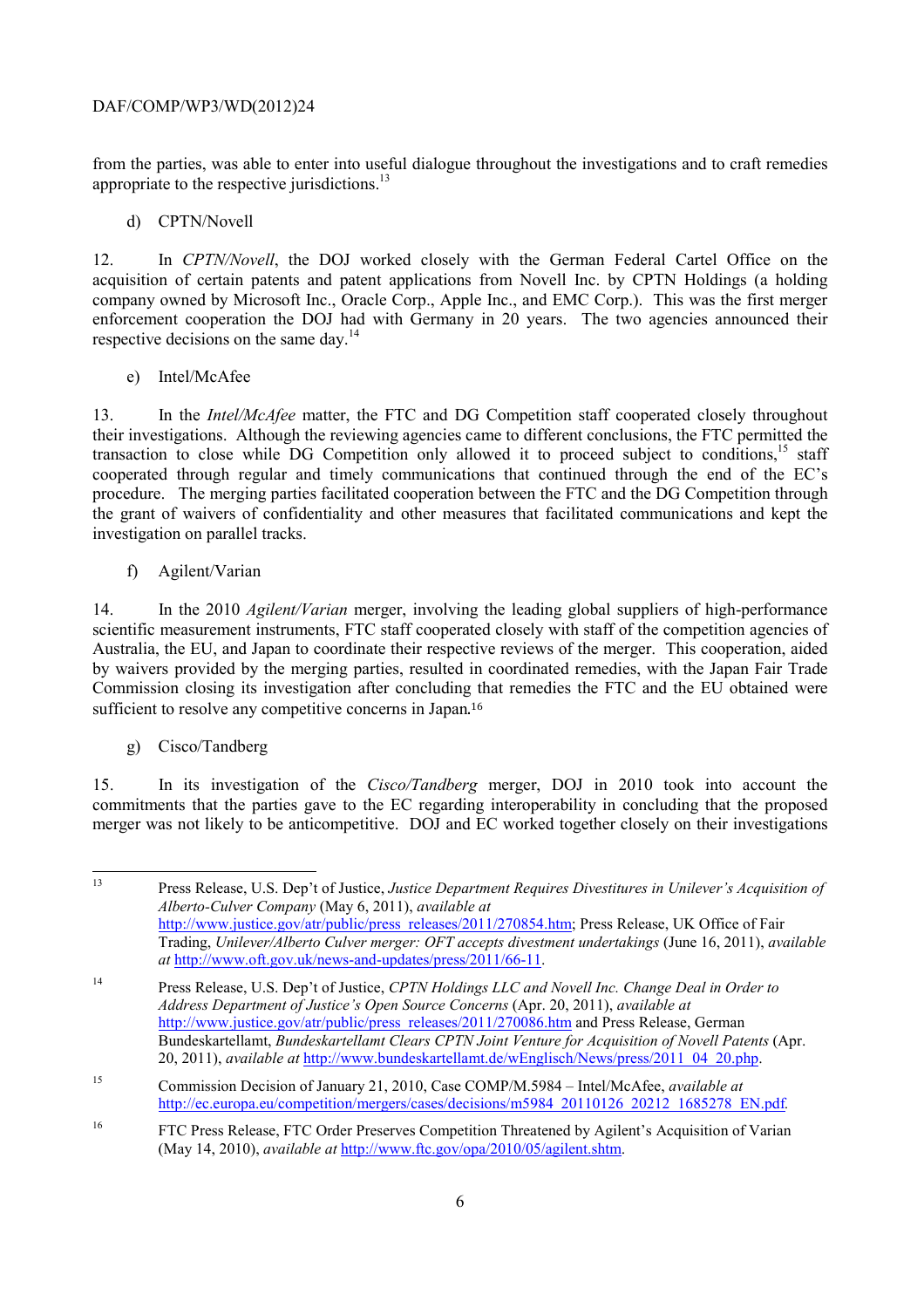and, indeed, the two agencies closed their investigations on the same day.<sup>17</sup> Both then-Assistant Attorney General Christine Varney and Vice-President Almunia highlighted this investigation as a model for future cooperation and also a blueprint for how parties – both merging parties and third parties in that case – can facilitate cooperation with waivers.

# *2.2.2. Cooperation in conduct investigations*

 16. There are fewer opportunities for agencies to cooperate in conduct investigations than in merger anticompetitive unilateral conduct. reviews. In the 2011 ICN Roundtable on Enforcement Cooperation identified, "[s]everal reasons for the limited opportunity to cooperate in this area were suggested, notably that: there are few unilateral conduct cases pursued in each jurisdiction; these cases often are domestic in nature; and, the timing of the various investigations into a matter is often differentiated."18 Over the past few years, however, the Agencies have cooperated with non-U.S. counterparts on several investigations of potentially

anticompetitive unilateral conduct.<br>17. For example, in 2010, the FTC settled charges against *Intel Corp*. that the company illegally their enforcement decisions. stifled competition in the market for computer chips. Staff of the FTC and DG Competition exchanged views on theories of harm and methods of economic analysis during their investigations and leading up to

staffs and the senior officials.<sup>19</sup> This is the first case in which the DOJ has cooperated so closely with a 18. In its recent investigation of illegal conduct in the *e-books* industry, the DOJ worked closely with DG Competition throughout the course of the investigation, with frequent contact between investigative non-U.S. agency in a conduct investigation.

## *2.2.3. Cooperation in cartel investigations*

19. In cartel investigations in particular, the DOJ engages in both formal and informal cooperation.<sup>20</sup> This has included, where not restricted by confidentiality rules, the sharing of leads and background

19 19 Press Release, U.S. Dep't of Justice, *Justice Department Reaches Settlement with Three of the Largest Book Publishers and Continues to Litigate Against Apple Inc. and Two Other Publishers to Restore Price Competition and Reduce E-Books Prices* (Apr. 11, 2012), *available at*  http://www.justice.gov/atr/public/press\_releases/2012/282133.htm. Eric Holder, Attorney General, U.S. Dep't of Justice, Remarks at the E-Books Press Conference (Apr. 11, 2012), *available at*  http://www.justice.gov/iso/opa/ag/speeches/2012/ag-speech-1204111.html. Sharis Pozen, Remarks at the E-Books Press Conference (Apr. 11, 2012), *available at*  http://www.justice.gov/atr/public/speeches/282147.htm. "Apple and four publishers in settlement talks with European Commission," Financial Times (Apr. 13, 2012), *available at*  http://www.ft.com/cms/s/2/2601d78e-85b4-11e1-90cd-00144feab49a.html#axzz1uals7F5r (quoting EC Vice-President Joaquin Almunia, "I am happy that the very close and productive cooperation between the DOJ and the Commission has benefitted the investigations on both sides of the Atlantic.").

 $\overline{a}$ 17 Press Release, U.S. Dep't of Justice, *Justice Department Will Not Challenge Cisco's Acquisition of Tandberg* (Mar. 29, 2010), *available at* http://www.justice.gov/atr/public/press\_releases/2010/257173.htm and Press Release, European Commission, *Mergers: Commission Clears Cisco's Proposed Acquisition of Tandberg Subject to Conditions* (Mar. 29, 2010), *available at*  http://europa.eu/rapid/pressReleasesAction.do?reference=IP/10/377.

<sup>18</sup>*See* ICN Roundtable on Enforcement Cooperation, Roundtable Report, March 29, 2011, *available at*  http://www.internationalcompetitionnetwork.org/uploads/library/doc793.pdf at 5-6.

 $20$ Scott D. Hammond, Deputy Assistant Attorney General, Antitrust Division, The Evolution of Criminal Antitrust Enforcement Over the Last Two Decades, Address at the 24<sup>th</sup> Annual National Institute on White Collar Crime (Feb. 25, 2010), *available at* http://www.justice.gov/atr/public/speeches/255515.htm.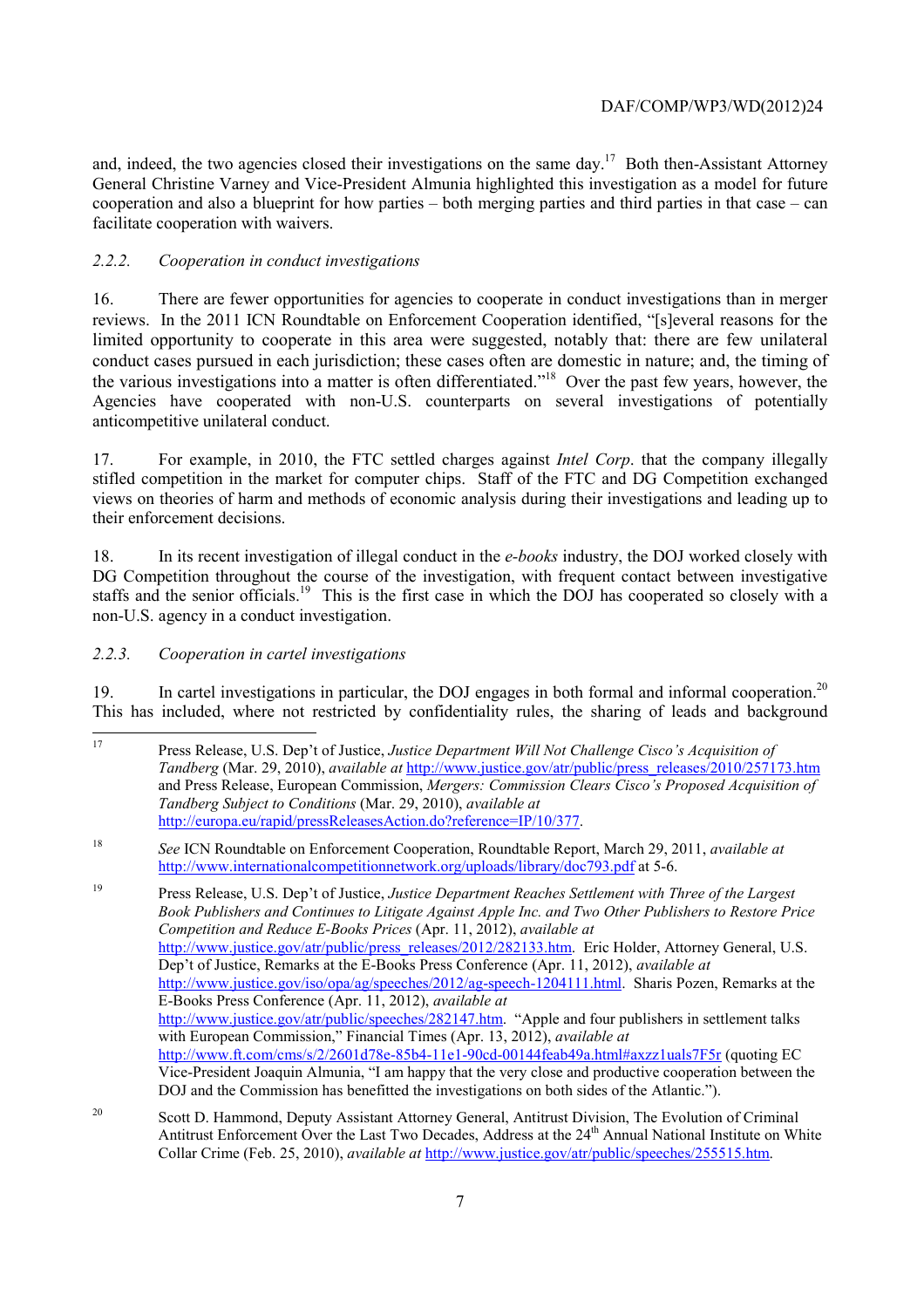the DOJ engages takes the form of formal requests for assistance pursuant to MLATs or letters rogatory. Such requests usually seek corporate documents and, less frequently, witness interviews. The DOJ has information about the relevant industry and actors, notification of initial investigative actions and the coordination of inspections and interviews. At the investigative stage, much of the cooperation in which occasionally been requested to provide information in the post-investigative stage. This has involved providing copies of public court filings after a case is filed and, in some instances, providing access to nonpublic information that is not statutorily protected or otherwise entitled to confidential treatment. The DOJ also has cooperated with other agencies on the filing of charges.

 Fair Trading ("OFT")) and the EC were also executing search warrants in Europe. Three of these 20. In the large and ongoing international *Auto Parts* cartel investigation, the DOJ has coordinated with enforcement agencies on three continents that are investigating similar conduct. In the DOJ's *Marine Hose* investigation, while eight executives from France, Italy, Japan, and the United Kingdom were arrested in the United States in May 2007 for their role in a conspiracy to fix bids, fix prices, and allocate markets for U.S. sales of marine hose used to transport oil, competition authorities in the UK (the Office of executives, all British nationals, entered plea agreements in the United States in December 2007, agreeing to jail sentences and fines, and were then escorted in custody back to the UK to allow them to cooperate with the OFT and serve their sentences there. The DOJ also recently worked closely with Brazil on a cartel investigation involving commercial compressors used in devices such as water coolers and vending machines, a case that affected both jurisdictions. $21$ 

# *2.3. Recent Developments -- Cooperation Tools*

Económica.<sup>23</sup> Finally, the U.S. Agencies signed an MOU with the three Chinese Anti-Monopoly agencies 21. In order to facilitate cooperation and further strengthen direct relationships between the Agencies and non-U.S. counterparts, the Agencies recently entered into additional cooperative arrangements. In 2009, the Agencies entered into their first direct agency-to-agency Memorandum of Understanding, with the Russian Federal Antimonopoly Service in November 2009. 22 The purpose of the MOU is to promote greater cooperation and further strengthen the relationships between the U.S. Agencies and the FAS through technical cooperation and regular communication. In March 2011, the Agencies entered into an agency-to-agency agreement with Chile's competition enforcement agency, the Fiscalía Nacional

 $\overline{a}$ 

<sup>21</sup> Press Release, U.S. Dep't of Justice, *Panasonic Corp. and Whirlpool Corp. Subsidiary Agree to Plead Guilty for Role in Price-Fixing Conspiracy Involving Refrigerant Compressors* (Sept. 30, 2010), *available at* http://www.justice.gov/atr/public/press\_releases/2010/262783.htm; Press Release, Conselho Administrativo de Defesa Economica (Sept. 30, 2009), *available at*  http://www.cade.gov.br/Default.aspx?9caf7e8b65ba51d227142a065c.

 $22$  http://www.ftc.gov/opa/2009/11/russiamou.shtm; *See also* Memorandum of Understanding on Antitrust 22 FTC Press Release, FTC and Department of Justice Sign Antitrust Memorandum of Understanding with Russia's Federal Antimonopoly Service (Nov. 10, 2009), *available at*  Cooperation (Nov. 10, 2009), *available at* http://www.justice.gov/atr/public/international/251836.htm.

<sup>&</sup>lt;sup>23</sup> FTC Press Release, FTC and Department of Justice Sign Antitrust Cooperation Agreement with Chile (Mar. 31, 2011), *available at* http://www.ftc.gov/opa/2011/03/chileagree.shtm; Press Release, U.S. Dep't of Justice, *Department of Justice and FTC Sign Antitrust Cooperation Agreement with Chile* (Mar. 31, 2011), *available at* http://www.justice.gov/atr/public/press\_releases/2011/269211.pdf; *See also* Agreement of Antitrust Cooperation (Mar. 31, 2011), *available at*  http://www.justice.gov/atr/public/international/docs/269195.htm.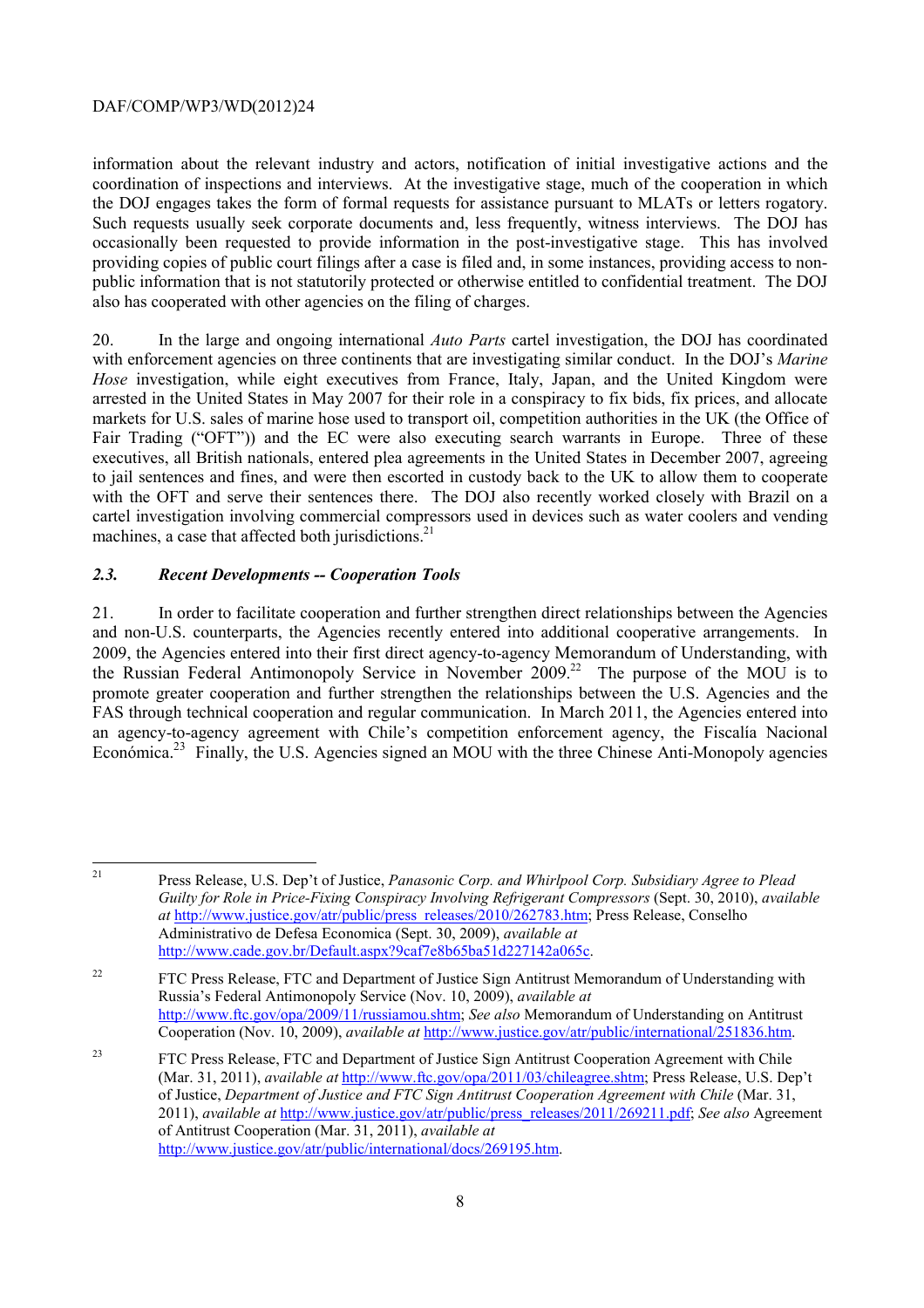cooperation channels between individual agencies. $24$ in July 2011, which also provides for periodic high-level consultations among all five agencies as well as

Agencies and DG Competition updated their Best Practices on Cooperation in Merger Investigations.<sup>25</sup> and provide an advisory framework for cooperation when a U.S. Agency and DG Competition review the more engaged in the review process, requiring coordination with a larger number of agencies.<sup>26</sup> 22. The Agencies have also developed other types of cooperation mechanisms. Last year, the U.S. The Best Practices, originally issued in 2002, were revised in light of the agencies' practical experience same merger. The main purposes of issuing the revised Best Practices were (1) to be transparent about the Agencies' cooperation – including when and what they communicate with one another and their aim at compatible outcomes and (2) to suggest how merging parties and third parties can facilitate coordination and resolution of those reviews. In addition, the Best Practices address the complexity of coordinating merger review timetables between the authorities and emphasize the need for coordination among the agencies at key stages of their investigations, including the final stage when agencies consider potential remedies to preserve competition. The Best Practices also recognize that more authorities have become

24 FTC Press Release, Federal Trade Commission and Department of Justice Sign Antitrust Memorandum of Understanding With Chinese Antitrust Agencies (July 27, 2011), *available at*  http://www.ftc.gov/opa/2011/07/chinamou.shtm; Press Release, U.S. Dep't of Justice, *Dep't of Justice and FTC Sign Antitrust Memorandum of Understanding with Chinese Antitrust Agencies* (July 27, 2011), *available at* http://www.justice.gov/atr/public/press\_releases/2011/273306.pdf. *See also* Christine Varney, Ass't Att'y Gen., Antitrust Division, Remarks on the Occasion of the Signing of the Memorandum of Understanding on Antitrust Cooperation (July 27, 2011), *available at*  http://www.justice.gov/atr/public/speeches/273347.pdf; Memorandum of Understanding on Antitrust and Antimonopoly Cooperation (July 27, 2011), *available at*  http://www.justice.gov/atr/public/international/docs/273310.pdf.

Apple of certain Novell Inc. patents,  $^{26}$  the DOJ cooperated closely with DG Competition on the Google/MMI transaction. The agencies announced their decisions within hours of one another. The DOJ also had discussions with competition agencies in Australia, Canada, Israel, and Korea. In connection with 26 For example, in recent cases such as *Pfizer/Wyeth* and *Panasonic/Sanyo*, the FTC and DG Competition worked closely with several other authorities, including such as agencies from Australia, Canada, Japan, Mexico, New Zealand, and South Africa, to achieve resolution of those matters. *See* FTC Press Release, FTC Order Prevents Anticompetitive Effects from Pfizer's Acquisition of Wyeth (Oct. 14, 2009), *available at* http://www.ftc.gov/opa/2009/10/pfizer.shtm, and FTC Press Release, FTC Order Sets Conditions on Panasonic's Acquisition of Sanyo (November 24, 2009), *available at*  http://www.ftc.gov/opa/2009/11/sanyo.shtm. During its investigation into Google's proposed acquisition of Motorola Mobility Holdings Inc. ("MMI"), the acquisitions by Apple Inc., Microsoft Corp. and Research in Motion Ltd. ("RIM") of certain Nortel Networks Corporation patents, and the acquisition by the investigation related to the Nortel patent assets, the DOJ worked closely with the Canadian Competition Bureau. *See* Press Release, U.S. Dep't of Justice, *Statement of the Department of Justice's Antitrust Division on its Decision to Close Its Investigations of Google Inc.'s Acquisition of Motorola Mobility Holdings Inc. and the Acquisitions of Certain Patents by Apple Inc., Microsoft Corp. and Research In Motion Ltd*. (Feb. 13, 2012), *available at*  http://www.justice.gov/atr/public/press\_releases/2012/280190.htm, and Press Release, European

<sup>25</sup> 25 US-EU Merger Working Group, *Best Practices on Cooperation in Merger Investigations* (2011), *available at* http://www.ftc.gov/os/2011/10/111014eumerger.pdf.

Commission, *Mergers: Commission Approves Acquisition of Motorola Mobility by Google*, (Feb. 13, 2012), *available at* http://europa.eu/rapid/pressReleasesAction.do?reference=IP/12/129.